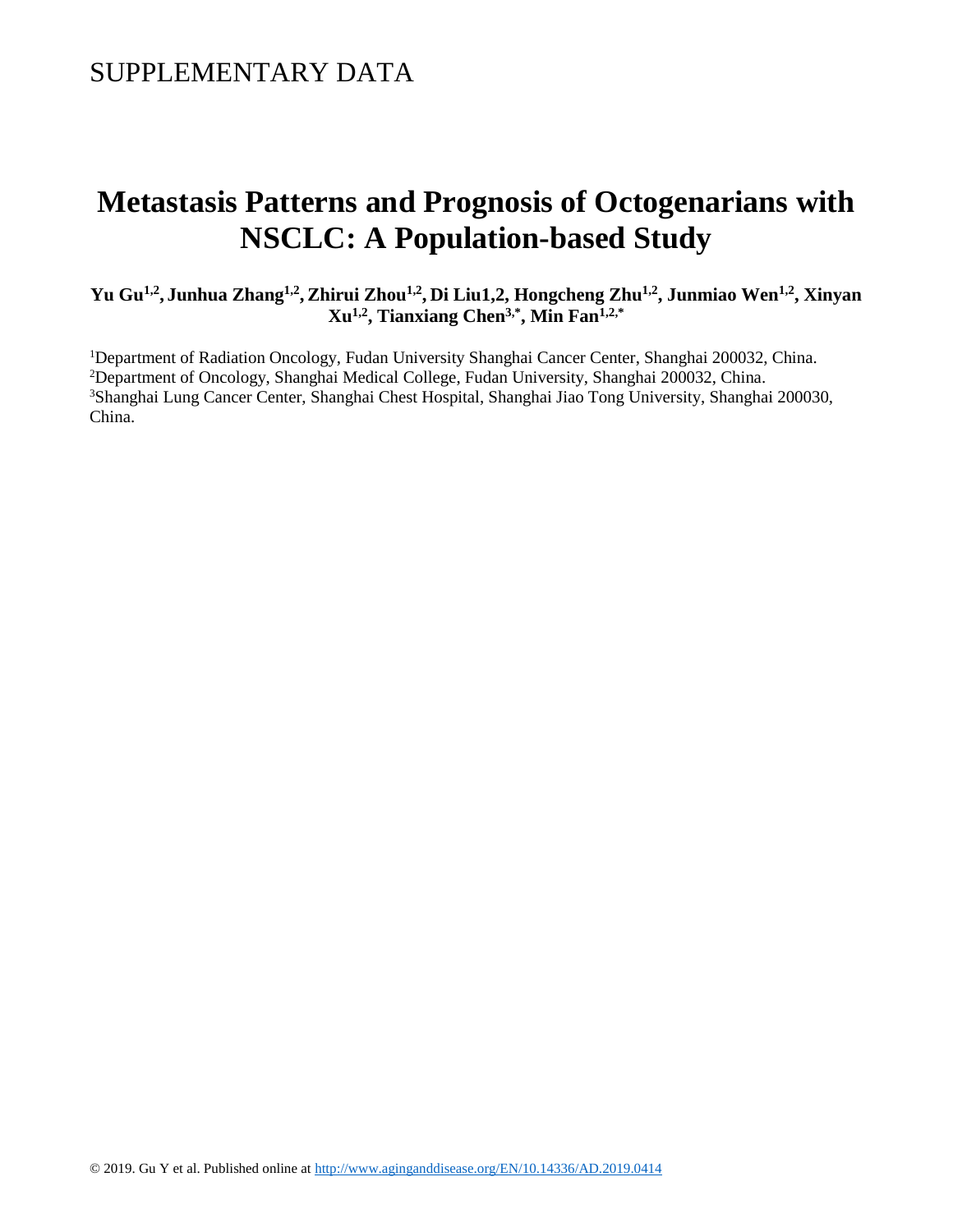## SUPPLEMENTARY DATA

|                      | <b>OS</b>                |                          |                          |                          |                          |         | CSS                 |                          |         |                          |                          |                          |
|----------------------|--------------------------|--------------------------|--------------------------|--------------------------|--------------------------|---------|---------------------|--------------------------|---------|--------------------------|--------------------------|--------------------------|
|                      | Univariate analysis      |                          |                          | Multivariate analysis    |                          |         | Univariate analysis |                          |         | Multivariate analysis    |                          |                          |
|                      | HR                       | 95% CI                   | P value                  | HR                       | 95% CI                   | P value | HR                  | 95% CI                   | P value | <b>HR</b>                | 95% CI                   | P value                  |
| Age                  |                          |                          |                          |                          |                          |         |                     |                          |         |                          |                          |                          |
| 20-59                |                          | $\overline{\phantom{a}}$ | ÷,                       | ä,                       | $\blacksquare$           | ä,      |                     | $\overline{\phantom{a}}$ | i,      | $\bar{a}$                | $\blacksquare$           |                          |
| 60-79                | 1.28                     | 1.24-1.31                | 0.000                    | 1.28                     | 1.21-1.35                | 0.000   | 1.26                | $1.22 - 1.30$            | 0.000   | 1.28                     | $1.21 - 1.35$            | 0.000                    |
| $>= 80$              | 1.73                     | 1.66-1.80                | 0.000                    | 1.76                     | 1.63-1.92                | 0.000   | 1.71                | 1.65-1.78                | 0.000   | 1.76                     | 1.62-1.91                | 0.000                    |
| Race                 |                          |                          |                          |                          |                          |         |                     |                          |         |                          |                          |                          |
| <b>Black</b>         | $\overline{\phantom{a}}$ | ÷,                       | ä,                       | $\sim$                   | ÷.                       | ÷,      | $\sim$              | ÷.                       | ä,      | $\sim$                   | $\overline{\phantom{a}}$ |                          |
| White                | 0.99                     | $0.95 - 1.02$            | 0.490                    | 0.97                     | 0.91-1.04                | 0.429   | 1.01                | $0.97 - 1.04$            | 0.803   | 0.99                     | $0.92 - 1.06$            | 0.745                    |
| Other                | 0.70                     | $0.66 - 0.73$            | 0.000                    | 0.66                     | $0.59 - 0.73$            | 0.000   | 0.70                | $0.67 - 0.74$            | 0.000   | 0.67                     | $0.60 - 0.75$            | 0.000                    |
| Gender               |                          |                          |                          |                          |                          |         |                     |                          |         |                          |                          |                          |
| Male                 | ÷,                       | L.                       | ÷,                       | ÷,                       | ÷,                       | ÷,      | ÷.                  | $\overline{\phantom{a}}$ | ÷,      | $\bar{a}$                | ä,                       |                          |
| Female               | 0.82                     | $0.8 - 0.84$             | 0.000                    | 0.82                     | 0.78-0.86                | 0.000   | 0.83                | $0.81 - 0.85$            | 0.000   | 0.82                     | 0.78-0.86                | 0.000                    |
| Year of diagnosis    |                          |                          |                          |                          |                          |         |                     |                          |         |                          |                          |                          |
| 2010                 | ÷,                       | $\overline{\phantom{a}}$ | $\overline{\phantom{a}}$ | $\overline{\phantom{a}}$ | $\overline{\phantom{a}}$ | ÷       | ÷,                  | $\overline{\phantom{a}}$ | ä,      | $\overline{\phantom{a}}$ | $\overline{\phantom{a}}$ | $\overline{\phantom{a}}$ |
| 2011                 | 0.96                     | 0.93-0.99                | 0.008                    | 0.98                     | $0.93 - 1.04$            | 0.582   | 0.96                | 0.93-0.99                | 0.005   | 0.97                     | $0.91 - 1.03$            | 0.380                    |
| 2012                 | 0.96                     | 0.93-0.99                | 0.009                    | 0.95                     | $0.9 - 1.01$             | 0.132   | 0.95                | $0.92 - 0.99$            | 0.005   | 0.95                     | $0.89 - 1.01$            | 0.096                    |
| 2013                 | 0.87                     | $0.84 - 0.9$             | 0.000                    | 0.92                     | 0.86-0.99                | 0.027   | 0.86                | $0.83 - 0.90$            | 0.000   | 0.92                     | 0.85-0.99                | 0.022                    |
| Location             |                          |                          |                          |                          |                          |         |                     |                          |         |                          |                          |                          |
| Main bronchus        |                          | $\overline{a}$           |                          | L.                       | L.                       |         |                     | ä,                       | L.      | $\overline{a}$           | $\overline{a}$           |                          |
| Upper lobe, lung     | 0.80                     | 0.76-0.85                | 0.000                    | 0.88                     | $0.79 - 0.98$            | 0.024   | 0.80                | $0.75 - 0.85$            | 0.000   | 0.89                     | 0.79-0.99                | 0.037                    |
| Middle lobe, lung    | 0.79                     | 0.73-0.85                | 0.000                    | 0.88                     | $0.75 - 1.02$            | 0.096   | 0.79                | 0.73-0.86                | 0.000   | 0.88                     | $0.75 - 1.03$            | 0.113                    |
| Lower lobe, lung     | 0.84                     | 0.79-0.90                | 0.000                    | 0.92                     | $0.82 - 1.03$            | 0.157   | 0.84                | $0.79 - 0.90$            | 0.000   | 0.93                     | $0.83 - 1.05$            | 0.231                    |
| Overlapping lesion   | 0.98                     | $0.86 - 1.11$            | 0.715                    | 0.97                     | $0.76 - 1.24$            | 0.829   | 0.97                | $0.85 - 1.11$            | 0.626   | 0.98                     | $0.76 - 1.26$            | 0.868                    |
| Lung, NOS            | 1.00                     | $0.94 - 1.06$            | 0.912                    | 1.04                     | $0.92 - 1.19$            | 0.523   | 0.99                | $0.93 - 1.05$            | 0.650   | 1.05                     | $0.92 - 1.20$            | 0.480                    |
| Histology            |                          |                          |                          |                          |                          |         |                     |                          |         |                          |                          |                          |
| Adenocarcinoma       |                          | L.                       | ÷,                       | L.                       | ÷.                       | ÷,      | ÷.                  | $\sim$                   | L.      | ÷.                       | L.                       |                          |
| Squamous cell        | 1.36                     | 1.32-1.40                | 0.000                    | 1.28                     | 1.21-1.36                | 0.000   | 1.36                | $1.32 - 1.40$            | 0.000   | 1.29                     | 1.21-1.36                | 0.000                    |
| Adenosquamous        | 1.11                     | $1.01 - 1.23$            | 0.029                    | 1.09                     | $0.91 - 1.30$            | 0.341   | 1.10                | 0.99-1.21                | 0.067   | 1.09                     | 0.91-1.31                | 0.354                    |
| Large cell carcinoma | 1.34                     | 1.25-1.43                | 0.000                    | 1.19                     | 1.03-1.37                | 0.017   | 1.35                | 1.26-1.45                | 0.000   | 1.22                     | $1.05 - 1.40$            | 0.008                    |
| <b>BAC</b>           | 0.75                     | $0.64 - 0.89$            | 0.001                    | 0.92                     | $0.65 - 1.29$            | 0.626   | 0.72                | $0.60 - 0.85$            | 0.000   | 0.89                     | $0.63 - 1.27$            | 0.533                    |
| NOS, NSCLC           | 1.32                     | 1.28-1.37                | 0.000                    | 1.25                     | 1.16-1.34                | 0.000   | 1.34                | 1.29-1.38                | 0.000   | 1.25                     | 1.16-1.34                | 0.000                    |
| Histologic grade     |                          |                          |                          |                          |                          |         |                     |                          |         |                          |                          |                          |
| Well                 | ä,                       | ÷,                       | $\overline{\phantom{a}}$ | $\bar{\phantom{a}}$      | ÷,                       | ÷,      | ä,                  | ÷,                       | L.      | ÷,                       | $\bar{\phantom{a}}$      |                          |
| Moderately           | 1.21                     | 1.09-1.35                | 0.000                    | 1.09                     | $0.96 - 1.24$            | 0.200   | 1.20                | 1.08-1.34                | 0.001   | 1.08                     | $0.95 - 1.24$            | 0.232                    |
| Poorly               | 1.59                     | 1.44-1.76                | 0.000                    | 1.35                     | 1.19-1.53                | 0.000   | 1.59                | 1.43-1.76                | 0.000   | 1.36                     | 1.19-1.54                | 0.000                    |
| Undifferentiated     | 1.88                     | 1.63-2.16                | 0.000                    | 1.56                     | 1.30-1.87                | 0.000   | 1.91                | 1.66-2.21                | 0.000   | 1.58                     | 1.30-1.90                | 0.000                    |
| T stage              |                          |                          |                          |                          |                          |         |                     |                          |         |                          |                          |                          |
| T <sub>0</sub>       |                          |                          |                          |                          |                          |         |                     |                          |         |                          |                          |                          |
| T1                   | 0.94                     | $0.82 - 1.07$            | 0.364                    | 0.86                     | $0.52 - 1.42$            | 0.551   | 0.92                | $0.80 - 1.05$            | 0.220   | 0.82                     | $0.50 - 1.36$            | 0.451                    |
| T <sub>2</sub>       | 1.18                     | 1.03-1.34                | 0.013                    | 1.06                     | $0.64 - 1.75$            | 0.817   | 1.16                | $1.02 - 1.33$            | 0.024   | 1.01                     | $0.61 - 1.66$            | 0.980                    |
| T <sub>3</sub>       | 1.33                     | $1.17 - 1.51$            | 0.000                    | 1.18                     | $0.72 - 1.94$            | 0.517   | 1.31                | 1.15-1.49                | 0.000   | 1.12                     | $0.68 - 1.85$            | 0.651                    |
| T <sub>4</sub>       | 1.36                     | $1.20 - 1.55$            | 0.000                    | 1.24                     | $0.75 - 2.03$            | 0.401   | 1.35                | 1.19-1.54                | 0.000   | 1.19                     | $0.72 - 1.96$            | 0.492                    |
| N stage              |                          |                          |                          |                          |                          |         |                     |                          |         |                          |                          |                          |
| N <sub>0</sub>       |                          | ÷,                       |                          | ä,                       | $\bar{z}$                |         |                     | $\overline{\phantom{a}}$ |         | $\bar{a}$                | ä,                       | ÷,                       |
| N1                   | 1.10                     | $1.04 - 1.15$            | 0.000                    | 1.03                     | $0.94 - 1.13$            | 0.474   | 1.11                | $1.05 - 1.17$            | 0.000   | 1.04                     | $0.95 - 1.14$            | 0.423                    |
| N2                   | 1.20                     | 1.16-1.24                | 0.000                    | 1.13                     | 1.06-1.20                | 0.000   | 1.21                | 1.17-1.25                | 0.000   | 1.14                     | 1.07-1.21                | 0.000                    |
| N3                   | 1.15                     | 1.11-1.19                | 0.000                    | 1.14                     | 1.06-1.23                | 0.000   | 1.16                | 1.12-1.21                | 0.000   | 1.17                     | 1.08-1.26                | 0.000                    |
| Treatment            |                          |                          |                          |                          |                          |         |                     |                          |         |                          |                          |                          |
| Radiotherapy         |                          | $\bar{\phantom{a}}$      | $\sim$                   | ÷                        | ä,                       |         |                     | $\bar{\phantom{a}}$      | L.      | $\bar{a}$                | $\sim$                   | ÷,                       |
| Surgery and          | 0.51                     | $0.46 - 0.58$            | 0.000                    | 0.56                     | $0.48 - 0.65$            | 0.000   | 0.50                | $0.44 - 0.56$            | 0.000   | 0.55                     | $0.47 - 0.65$            | 0.000                    |
| No therapy           | 1.27                     | 1.24-1.30                | 0.000                    | 1.27                     | $1.21 - 1.34$            | 0.000   | 1.25                | 1.22-1.28                | 0.000   | 1.25                     | 1.19-1.32                | 0.000                    |

#### **Supplementary Table 1.** Univariate and multivariate analysis of OS and CSS of the study population.